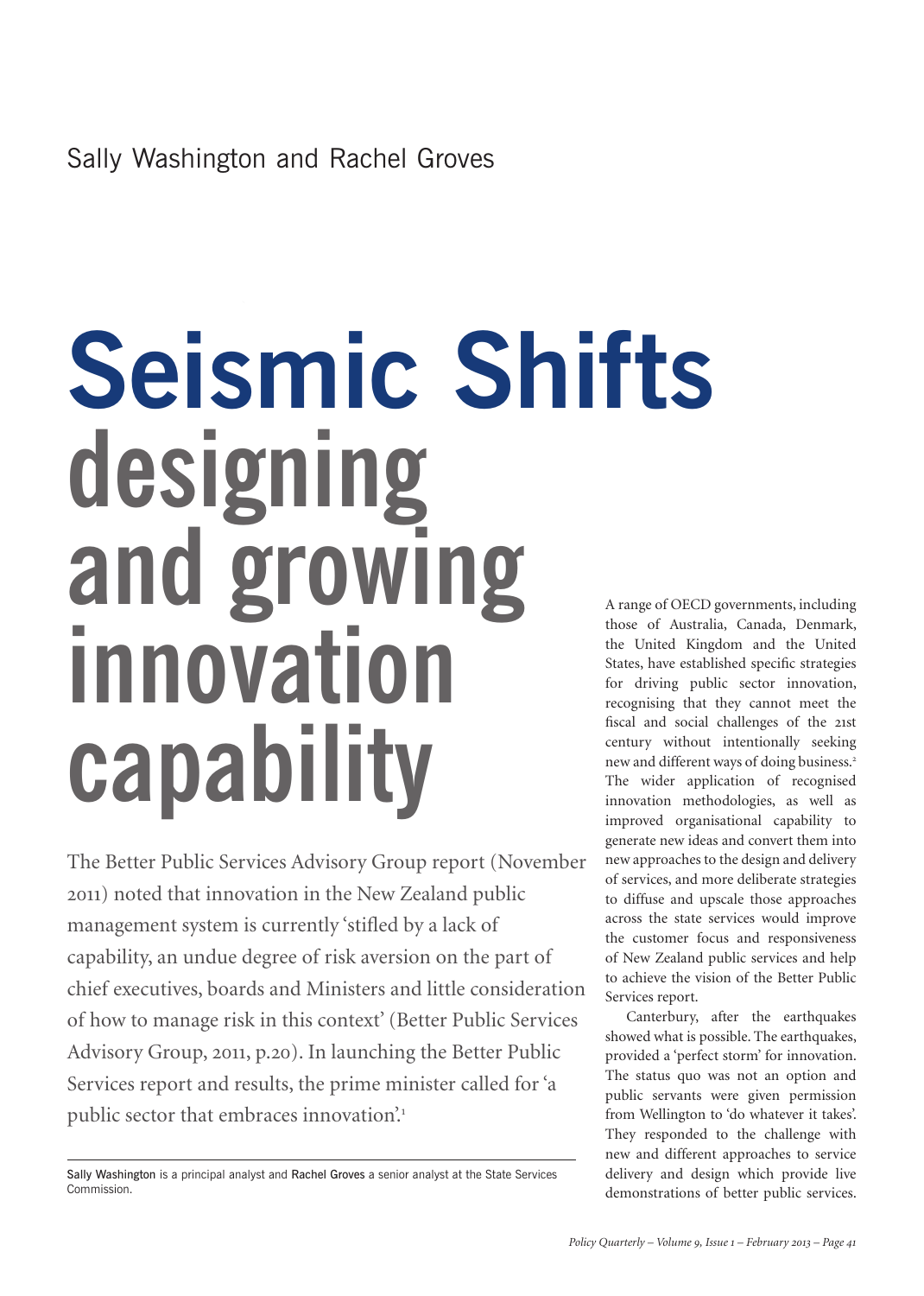#### **Box 1. Research questions**

**Characteristics of organisations that support and enable innovation**

- 1. Leadership that is passionate about outcomes and has clear goals but is flexible about how to reach those goals
	- How are those agency goals articulated to staff/to stakeholders?
	- Where and how does innovation (or the desire to seek new and better ways of doing things) fit into organisational strategies and how is that communicated across the organisation?
- 2. Encourages experimentation and bounded and informed risk-taking, while tolerating some failure as a learning experience
	- How do they show that they are prepared to consider and trial new ideas and new ways of doing things?
	- How do they communicate a tolerance for risk? What risk management strategies are in place? How is efficiency and effectiveness built into decision-making – quick iterations/prototyping/"fail fast/fail cheap"? How is failure dealt with – is it seen as a learning opportunity?
	- What incentives? How is innovation recognised and rewarded? To what extent are budgets and fund allocations linked to improvements in performance driven by innovation?
- 3. Is customer focused, solicits ideas from and engages with diverse internal and external sources
	- What channels are there for seeking ideas from inside and outside the organisation including scanning international exemplars, engagement with stakeholders/users?
	- How are successful innovations re-used/adopted/adapted and shared within and outside the organisation?
	- Is collaboration with other organisations part of the innovation equation?
- 4. Are capability, skills and experience in innovation disciplines/methods supported by resources (funding, time and space)
	- Do staff have access to and training in innovation disciplines, methods, tools and approaches?
	- Is there dedicated space and/or time for 'thinking' and developing new ideas/ways of doing things?
	- Is there a special part of the organisation dedicated to innovation (R&D, service design/design thinking)?

#### **The view from a different lens**

It is important to see the above characteristics and related questions, and the evidence that they exist, through multiple lenses – including the organisation's:

- Leadership/senior management what commitment, support, permission is deemed important?
- Staff what is their perception of engagement, ability to share ideas and sense of freedom/ permission to try new things?
- Key stakeholders partners, customer/client/user perspective. How are they involved in generating/co-producing ideas, implementation and dissemination of innovations?

The State Services Commission (SSC) has an ongoing programme to document and disseminate the lessons from the Canterbury innovations. Case studies and a related report to Cabinet are available on the SSC website.<sup>3</sup>

Some of the Canterbury initiatives could be directly replicable elsewhere. But their greater value lies in demonstrating new ways of working that can inform and drive change elsewhere: a 'graft and grow' rather than a 'cookie cutter' strategy

for upscaling successful innovations. The Christchurch story also paints a picture about what enables innovation to flourish in a public sector context. Many of the innovative responses to the earthquakes were not simply a reaction to the crisis. Rather, they were enabled by pre-existing innovation capability in public sector agencies there, most notably in the Canterbury District Health Board (CDHB) and in Inland Revenue.

Inland Revenue's service design team based in Christchurch was instrumental in initiatives such as Recover Canterbury4 (a public/private partnership for business recovery), and co-location initiatives leading to the forthcoming Shared Front of House (a multi-agency shared service facility or 'one stop shop'). The CDHB implemented the 'shared care record view'5 (eSCRV), a secure online system for sharing patient information between health professionals, invaluable in a disaster such as this when paper records were irretrievable and access to usual health providers was disrupted. The eSCRV was in the pipeline prior to the earthquakes but its development was accelerated in response to post-earthquake needs. In short, the earthquakes expedited innovations, but the organisational foundations were pre-existing.

The SSC has conducted a case study of Inland Revenue and the CDHB to describe their innovation capability. It tests both organisations against the characteristics cited in international literature as being common to innovative organisations. The case study is not an evaluation or comprehensive assessment of either organisation. The aim is to provide information to agencies wishing to develop their own capability to innovate. This article provides a summary of the case study findings. It starts with a description of the study method, including a template of research questions. The template itself might offer the foundations for an organisational self-assessment tool.<sup>6</sup> We then compare the two organisations against some broad headings derived from that template, including:

The importance of leadership, clear goals and strategy to embed a culture of innovation.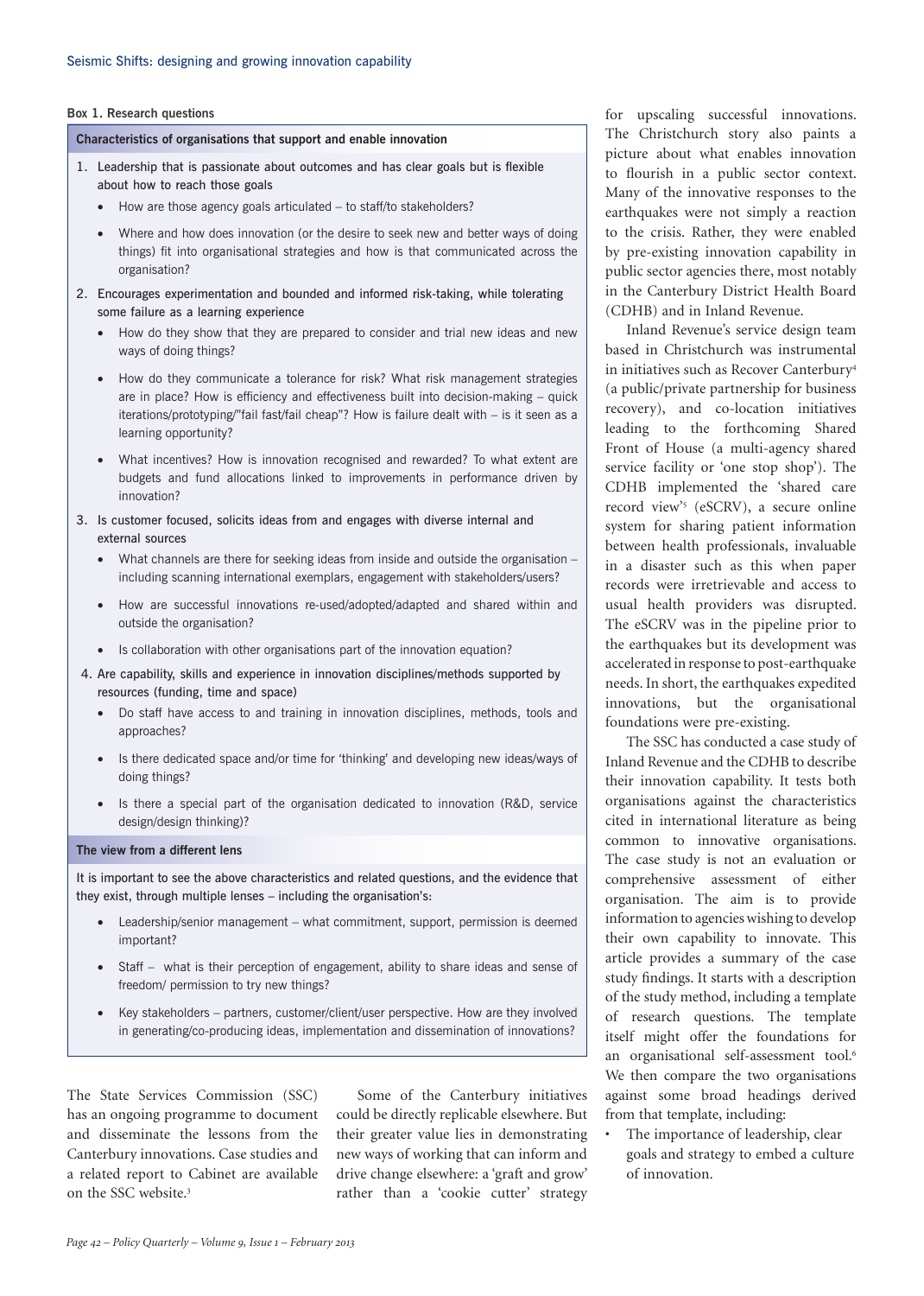- Permission, a tolerance for experimentation, risk-management and rewards as key components of the innovation-enabling environment.
- Customer focus, engaging stakeholders and soliciting ideas from diverse internal and external sources as key inputs to innovation.
- Capability and skills in innovation disciplines/methods supported by resources (funding, time and space) as the organisational tools for innovation.

The characteristics of innovative organisations align closely with the characteristics defined in the Performance Improvement Framework (PIF) systemlevel findings as common to the best performing agencies. In terms of the efficiency and effectiveness of their core business, 'the best agencies demonstrate that they value learning, innovation and continuous improvement' (Te Kawa and Guerin, 2012).

Responding to the prime minister's call for a public sector which embraces innovation requires a three-pronged approach. We need mechanisms to upscale and disseminate successful innovations, enhanced innovation capability in organisations, and an underpinning public management infrastructure that includes systemic incentives and support to encourage innovation. This article concentrates on the middle prong of that approach.

## **Innovation and innovation capability – definitions and method**

We adopt the following definition of innovation: '[I]nnovation is the creation and implementation of new processes, products, services and methods of delivery which result in significant improvements in the efficiency, effectiveness or quality of outcomes' (Mulgan and Albury, 2003, p.3). Innovation capability, therefore, is the capacity of an organisation to create the conditions, and apply the resources (people, financial, tools and methods), to enable and support innovation activity.

For this study we developed a template of research questions (see Box 1) based on the international literature about the characteristics of innovative

organisations.7 We conducted semistructured interviews with a small group of leaders and staff of the two target organisations, to get views from people at a range of levels and functions. We then prepared individual case studies on the two organisations and a summary report comparing the two, which this article draws on.

**Senior managers noted that if an organisation penalises failure when people try new things, then it will perpetuate a risk-averse culture and reduce innovation capability.**

## **Leadership, goals and strategy**

Passionate leaders, a common vision and common language are key components of developing a culture which supports innovation. It is difficult to measure the relative 'passion' of leaders, but our interviewees saw this element as crucial, describing it as the need for leaders to be *courageous* and brave in defining and articulating their vision.<sup>8</sup>

In terms of clarity of purpose, vision and strategy, senior CDHB managers interviewed were all completely 'on message' with a shared understanding of the vision of the organisation and the wider Canterbury health system. They were clear that the visibility of senior management was vital to translating a vision and *a direction of travel* to all parts of the organisation, and further out to the wider health system. They saw this as an explicit responsibility. They emphasised the role of senior leadership as *painting the picture* so that staff and stakeholders could see where they fitted into it. The chief executive noted that *[We are] really passionate and dogged about the vision*. We also found that Inland Revenue

staff interviewed for this case study all referred to Inland Revenue's strategy 'IR for the future' and could articulate the key messages embodied in it.

In contrast, an overview of the 21 PIF reviews to date<sup>9</sup> found that only about a third of the public service agencies reviewed were strong or well placed on indicators relating to articulating purpose, vision and strategy, indicating that this is a weakness across the system. In general, agencies appear to be good at serving ministers and dealing with day-to-day challenges, but less skilled at defining a vision for the future and developing a strategy and capability to get there.

# **Permission, experimentation, risk management and rewards**

Organisations that enable innovation encourage experimentation, support it with risk-management strategies, allow some failure, which is seen as a learning experience rather than sunk costs, and reward innovation initiative. People interviewed for this study identified permission from senior managers to 'do things differently' as the top enabler of innovation, supporting the notion that top-down permission enables bottomup innovation. Yet research conducted by Ryan et al., (2008) suggested that we have very few champions or 'guardian angels' of innovation at senior leadership level across New Zealand's public service.

The CDHB was seen as encouraging of experimentation and tolerant of risktaking. Senior managers noted that if an organisation penalises failure when people try new things, then it will perpetuate a risk-averse culture and reduce innovation capability. They argued that staff should understand what they are trying to achieve, know that their back is covered, and know if they fail it should be quick and early and used as a learning experience. The chief executive referred to this as tolerating *sensible risk*. 10

The CDHB's 'Particip8' and 'Xcelr8' training and development programmes are designed to give participants the tools and permission to think and do things differently. Particip8 is largely about teaching change management, while Xcelr8 is about encouraging participants to seek new and better ways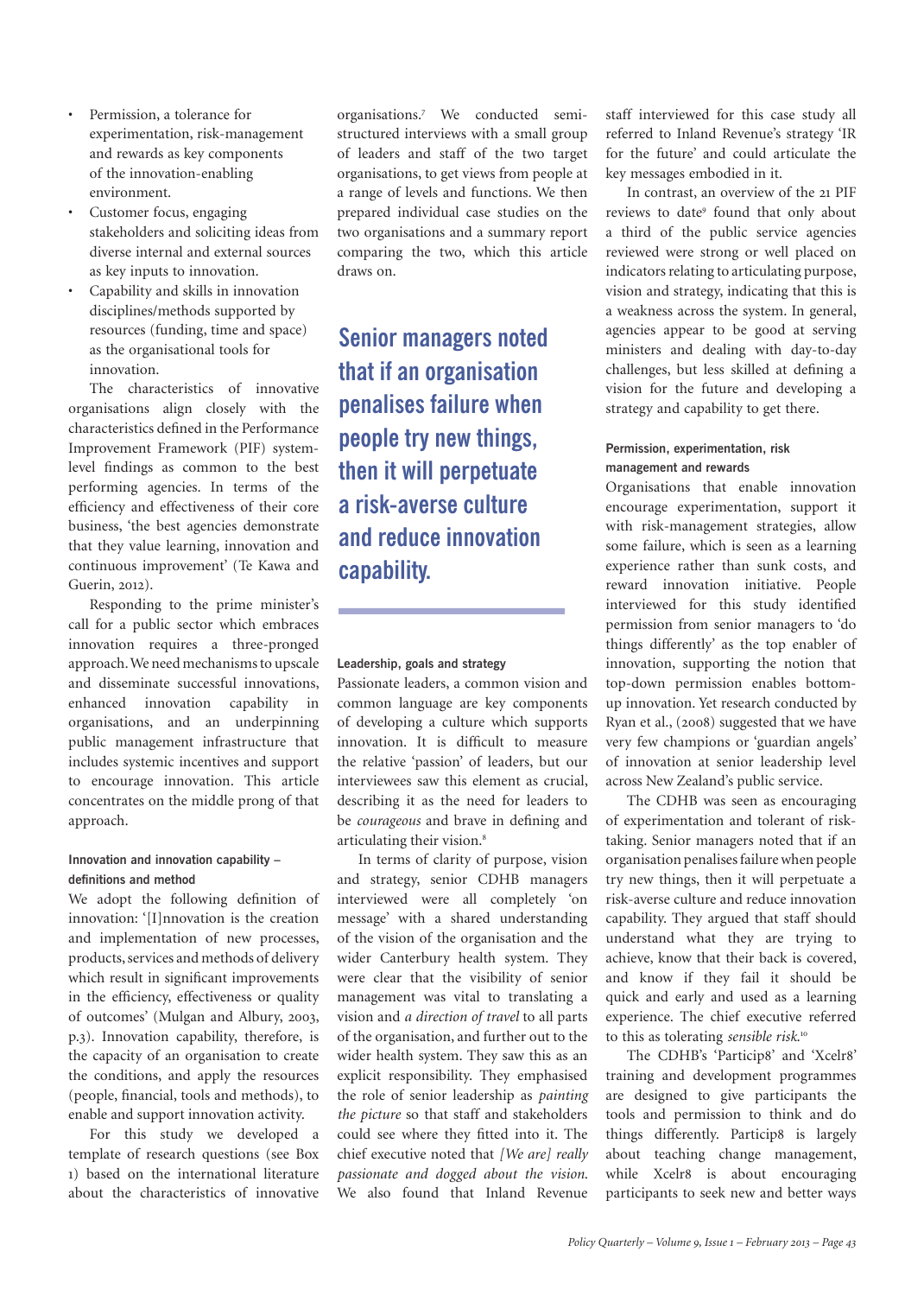of doing things – to own the innovation challenge. Xcelr8 includes a component where participants in small groups actually design an innovation for the Canterbury health system. Participants in that programme take away a 'permission card' from the chief executive which can be used to unblock future barriers to change. One senior manager noted that they were aiming to give *everybody permission to do things differently*, but within the boundaries of the vision: *Is this right for the patient and is this right for the system?* References were made to the need to create *architects of change* within the organisation and in partnership with stakeholders. One senior manager argued that the key to better services was shifting decision-making as close as possible to where the actual service gets delivered.

Inland Revenue interviewees were less confident that experimentation and failure would be tolerated. They often referred to the organisation as 'risk averse'. This might reflect the risk profile associated with the regulatory environment Inland Revenue operates in, including its strict legislative provisions related to privacy and secrecy. The commissioner expressed the challenge as follows: *One of our biggest challenges is how we develop such an innovative culture without compromising the integrity of the tax system. For me, ensuring that we protect the integrity of the tax system is paramount and we currently have strict secrecy and privacy legislative provisions to support this.*11 But accepting a degree of risk and managing it effectively is a key factor in successful innovation. Managing risk is not the same as avoiding it.

Despite this apparent risk aversion, PIF findings show Inland Revenue to be the only public service agency to score consistently well on indicators related to self-review and improvement. This dimension of performance demonstrates how an agency learns from its experiences to identify opportunities for continuous improvement and innovation.

Both the CDHB and Inland Revenue include innovation and continuous improvement as part of a package of change strategies. Views from these organisations offer insight into the interface between innovation and

continuous improvement: they are not interchangeable but complementary. One CDHB senior manager described a continuum involving *a need to do business as usual really well, constant improvement, and work on transformation at the same time*. Another noted that continuous improvement on its own was not enough: *you couldn't continuously improve this organisation, we had to transform it – you can't leap a chasm one step at a time*. A similar distinction was made by an Inland Revenue interviewee, using a series of

**The Better Public Services Advisory Group report pointed to poor customer focus as one of the weaknesses of the New Zealand public management system ... 'state services in New Zealand do not listen well or respond to citizens and businesses, nor adapt design and delivery to their needs'.**

questions to highlight the component parts of organisational transformation:

*What level of investment is needed to keep the lights on? What is needed to ensure continuous improvement? What is needed for big change/ innovation? What is left over for seed funding or to keep improving innovation capability?*

Strategies for change that include keeping up the momentum of incremental improvement in processes (through

continuous improvement) and innovation for more significant shifts reflect what David Albury describes as a 'split screen narrative'. His research defined leaders of innovative organisations as those who are 'interested in innovation but not for its own sake, rather they are concerned about how to continue to improve their day-to-day operations and services and products while at the same time building innovative capability to address present and future challenges' (Albury, 2011, p.230).

Recognition and rewards for successful innovation provide crucial messages about the value of doing things differently and encourage further innovation. There are some symbolic rewards for innovation in both Inland Revenue and the CDHB. Inland Revenue has an annual commissioner's award for innovation, while in the CDHB awards are given for the best idea coming out of 'David's Den' (a play on the Dragon's Den concept) at the end of each Xcelr8 programme. The fact that each successful Xcelr8 idea is allocated to a senior manager to take forward is further testimony to the value attached to innovation.

# **Customer focus, ideas generation and stakeholder engagement**

A focus on users, engaging stakeholders and soliciting ideas from diverse internal and external sources are all key inputs into the innovation process. The Better Public Services Advisory Group report pointed to poor customer focus as one of the weaknesses of the New Zealand public management system and one that has led to a general inability to design or adapt services to the needs of citizens and business: 'state services in New Zealand do not listen well or respond to citizens and businesses, nor adapt design and delivery to their needs'.<sup>12</sup>

We found that both Inland Revenue and the CDHB were strongly customerfocused and that the desire to improve the customer journey has been a key driver for change. The CDHB's map of the Canterbury health system<sup>13</sup> has the customer firmly in the centre of the picture, while a key indicator of success across the system is 'reducing the time people waste waiting'.<sup>14</sup> People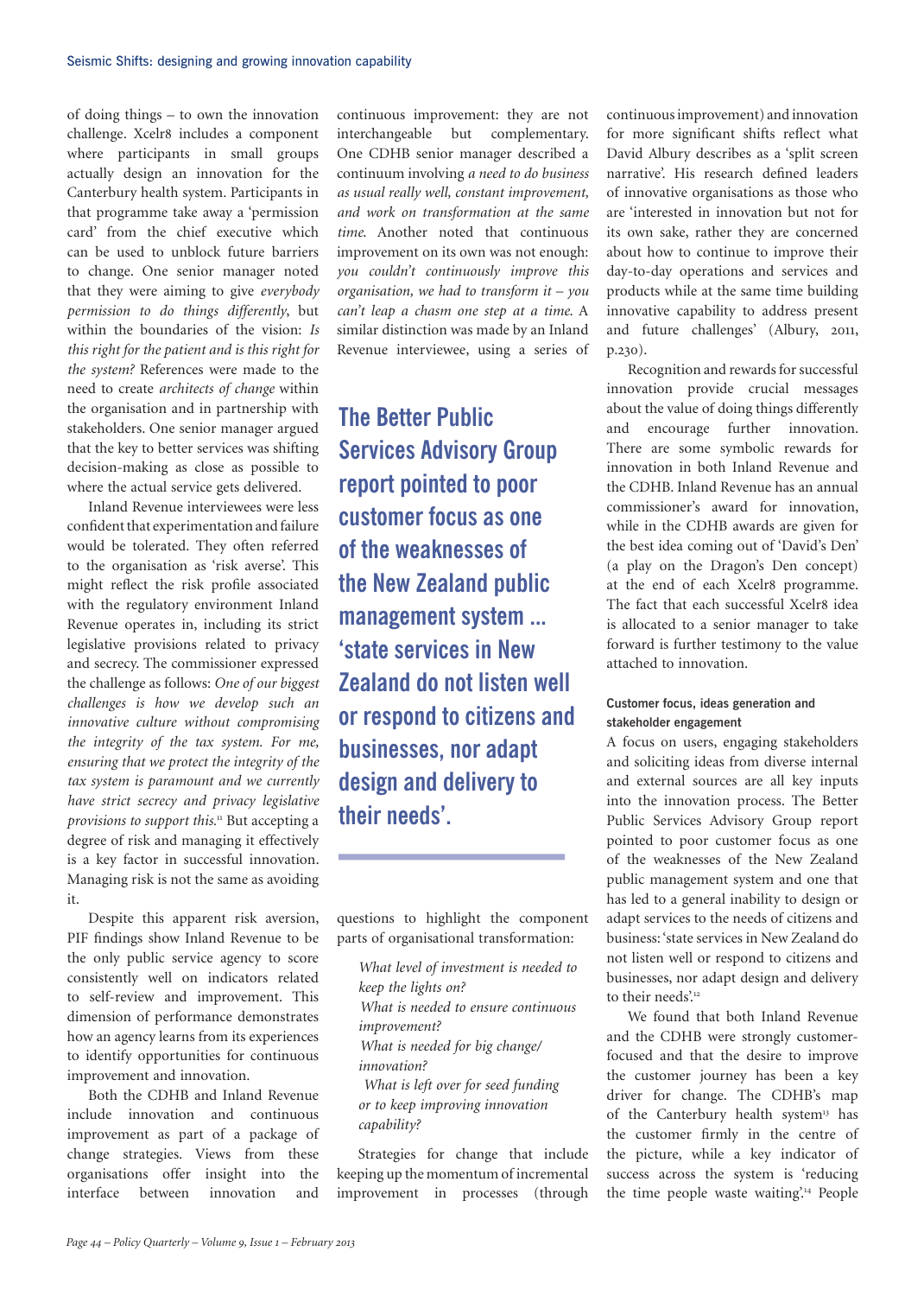interviewed from Inland Revenue stressed that *the customer is at the centre of the organisation*. Their capability in service design, discussed below, is about understanding and designing services around customer needs.

Both organisations utilise customer feedback mechanisms. Inland Revenue was the first government agency in New Zealand to develop online customer forums. Both are also open to, or actively solicit, ideas from inside and outside the organisation. CDHB managers stressed the importance of looking to other sectors for new ideas and models. Its use of alliancing was borrowed from the construction industry, while organisations as diverse as Air New Zealand and public libraries are invited to present their service models at Xcelr8 sessions.

The CDHB exhibits strong engagement with stakeholders (reflecting the need to engage other health sector partners to deliver outcomes) and has deliberate strategies to engage staff and stakeholders in the actual design of improvements to processes and services. Over 2,000 stakeholders were involved in developing its Vision 2020 (described below). As noted above, the Xcelr8 programme involves participants (drawn from across the Canterbury health system) designing an innovation.

The CDHB also co-produces services with other parts of the Canterbury health system. The eSCRV was the product of collaboration between it, Pegasus Health, a range of health providers and a software company, Orion. Its use of alliancing is similarly based on good faith contracting, whereby projects and services are coproduced with outside partners. As one senior manager explained: *be clear about the end point, define the problem and context and enable people*. The intended results for users from this integrated process mean that *It should be seamless for the person … they have no sense of having been passed from one organisational structure to another … the services are just organised around them*.

## **Capability – skills, space, tools and investment**

Innovation is not just about unleashing creativity. Successful innovation occurs through the conscious application of recognised disciplines, methods and tools. Both the CDHB and Inland Revenue have invested in developing capability and skills in innovation disciplines, most notably design thinking and service design. Service design is an internationally recognised method for driving innovation in both the public and private sectors (Saco and Goncalves, 2008). Through 'harnessing user participation, feedback, insight generation and connecting these things to organisational or system design

**'Experience and research show that top management must show long-term dedication to set aside resources for innovation in order to establish a lasting organisational capability to innovate' ...**

and development, service design's model of change is focused on creating a system able to continuously adapt, reconfigure and most importantly, learn from itself' (Parker and Heaphy, 2006, p.90).

Inland Revenue has a strong service design capability which is sought after by other public service organisations. Currently Inland Revenue acts the 'good corporate citizen' by deploying its capability to assist other agencies, in Christchurch and elsewhere (including for the delivery of Better Public Services result 10).15 There is anecdotal evidence of increasing demand and a shortage of people with service design expertise across the public service. This might become more acute as agencies respond to the Better Public Services message to be more innovative.

The CDHB also has a recognised service design capability, but its innovation capability extends well beyond this team. Its training Particip8 and Xcelr8 programmes are designed to give participants across the organisation and wider Canterbury health system the tools to generate new ideas and drive their implementation. Moreover, innovation is evident in not only what they do, but how they do it. For example, Vision 2020 was produced through a highly innovative experiential process, dubbed Showcase.<sup>16</sup> This involved small groups of participants being taken through a warehouse where they experienced mockups of health services. Their reactions were captured and later used to define a vision for the Canterbury health system. It took a lot of courage on the part of the chief executive to agree to such a nontraditional process, but the result was highly successful and was perceived to have been responsible for the high level of buy-in and ownership of the overall vision. A second Showcase is being held in early 2013 to refresh that vision.

A key message from this case study is that it takes time and investment to develop and maintain organisational capability to enable innovation. This echoes the international literature on innovation capability, and is common to both the public and private sectors: 'Experience and research show that top management must show long-term dedication to set aside resources for innovation in order to establish a lasting organisational capability to innovate' (Davila, Epstein and Shelton, 2006). Both Inland Revenue and the CDHB have invested in innovation capability. This has been built over five–seven years and sustained over the tenure of several chief executives and, in the case of the CDHB, several boards.

One of the early architects of Inland Revenue's service design capability highlighted the potential return on that investment: 'The journey is worth it. Everyone is a citizen, everyone has a customer experience; better design will benefit all New Zealanders. Also, if we achieve excellence in public service design, the result will be an innovative and efficient public service' (McLean, Scully and Tergas, 2008, p.37).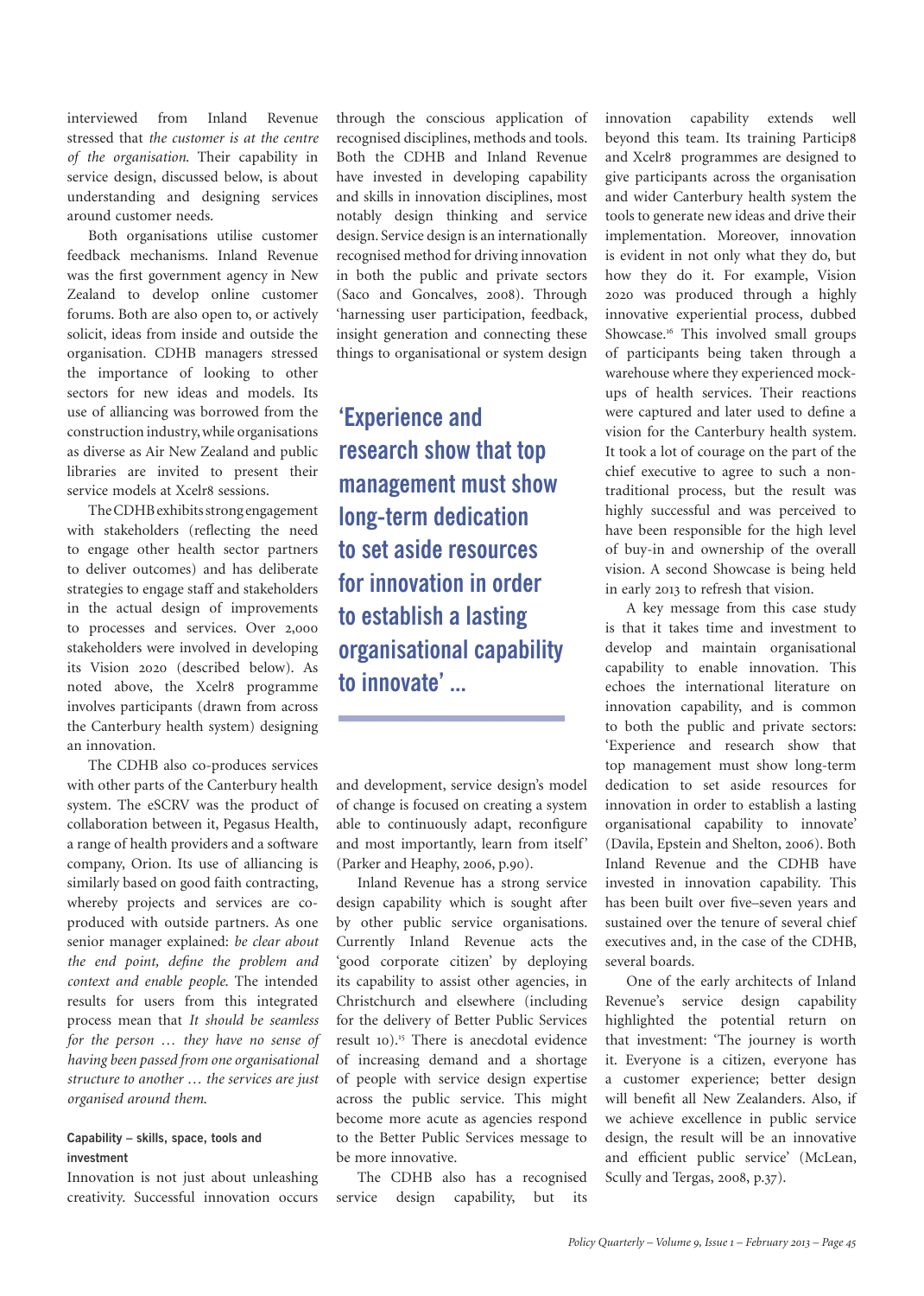| Table 1. Indicators |                                                                                                                                                                            |                                                                                                                                                                  |
|---------------------|----------------------------------------------------------------------------------------------------------------------------------------------------------------------------|------------------------------------------------------------------------------------------------------------------------------------------------------------------|
|                     | High performing public institutions                                                                                                                                        | Organisations that enable innovation                                                                                                                             |
|                     | Are clear about their purpose; know how<br>they can add most value to New Zealand<br>now and in the future; and are clear about<br>the strategy for delivering that value. | Have leadership that is clear and pas<br>about what it is trying to achieve (ou<br>and goals) but is flexible about how to<br>those goals (tight/loose balance). |
|                     | Develop and use information and analysis to<br>support decision making to add value and<br>manage risk. (The others avoid risk rather                                      | Encourage experimentation and bour<br>and informed risk-taking,                                                                                                  |

Enlist the active support of all those outside the agency who are necessary to the agency delivering its key results.

Demonstrate that they value learning, innovation and continuous improvement.

## **A cross-agency innovation hub?**

than manage it.)

The CDHB service design team and the Christchurch-based Inland Revenue service design team intend to co-locate, which could provide a prototype for some future cross-agency innovation capability. The two teams already share information, methods and training and expect to colocate in early 2013.

Overseas jurisdictions with a strong innovation strategy have put in place an innovation hub, or some centre of expertise (virtual or real), to provide practical support to develop innovation capability.17 The functions provided by such labs/centres of expertise include:

- providing advice, active support and practical toolkits;
- providing a repository of local and international, public and private exemplars of innovations and innovation capability;
- facilitating networks for sharing knowledge and experiences;
- providing capability development (training and development/ expertise);
- Providing mechanisms for upscaling or diffusing innovations.

The CDHB sees this Canterbury colocation as an opportunity to create a 'design lab' and is explicit about the potential for the hub to provide crossgovernment innovation capability. It promotes the potential public value to be gained from that. Inland Revenue is more cautious, perhaps reflecting the current eadership that is clear and passionate what it is trying to achieve (outcomes als) but is flexible about how to reach toals (tight/loose balance).

age experimentation and bounded ormed risk-taking.

Are customer focused, solicit ideas from and engage with diverse internal and external sources.

Have capability, skills and experience in innovation disciplines/methods supported by resources (funding, time and space)

regulatory constraints around privacy and the related tensions co-location raises. The hub will be something to watch.

# **Innovation capability links to superior performance**

The characteristics derived from the literature as being common to organisations that enable and support innovation align closely with the characteristics defined by the PIF system-level findings as indicators of good performance and of aspirational 'great public institutions'. Table 1 compares those two sets of characteristics.<sup>18</sup>

The PIF currently concentrates on public service departments, and while a few Crown entities have been reviewed it has not yet reviewed any district health boards. Among the public service departments that have undergone a PIF review, Inland Revenue is a highflyer.19 An indicator of the CDHB's growing reputation as a high-performing organisation is that it is becoming a popular destination for professionals from overseas jurisdictions<sup>20</sup> and other district health boards seeking to emulate its innovative approach to achieving an integrated health system. Both organisations demonstrate that they value and invest in learning, continuous improvement and innovation.

## **Discussion and conclusions**

Both Inland Revenue and the CDHB embarked on an innovation journey

based on a similar 'burning platform', a desire to put the customer at the centre of the business while at the same time responding to increasing demands for services and decreasing funding baselines. Both agencies have also invested in innovation capability over some time, not in isolation but as part of a package of business transformation strategies.

This case study found that both Inland Revenue and the CDHB reflect most of the characteristics derived from the literature as being common to organisations that support and enable innovation. However, we argue that there is a qualitative difference between the organisations. The CDHB encourages experimentation and seems prepared to accept and manage related risk. The perceived risk aversion in Inland Revenue was seen as a barrier to the agency realising its full innovation potential. Inland Revenue's innovation capability is synonymous with its service design capability, whereas the CDHB takes a broader and more extensive approach to innovation. It has an explicit strategy to embed innovation across the organisation and wider system. It is innovative in what it does and how it does it. However, the relatively new Inland Revenue commissioner is committed to building Inland Revenue's overall innovation capability, which bodes well for the future: *Although Service Design is one of our key capabilities in delivering innovative and customer centric services, we also want to ensure we have a culture of innovation embedded throughout all areas of the organisation*. 21 Moreover, our findings also suggest that even if an agency does not fully reflect every characteristic – for example, where risk aversion may mean it is not tapping its full innovation potential – having strong capability in service design or some other innovation discipline means that it can still enable innovation activity. That is an important message for other public sector organisations wishing to improve their own innovation capability.

Upscaling successful innovation and building innovation capability in organisations are both crucial parts of the quest to embed innovation across the state services. Underpinning that, we need a public management environment